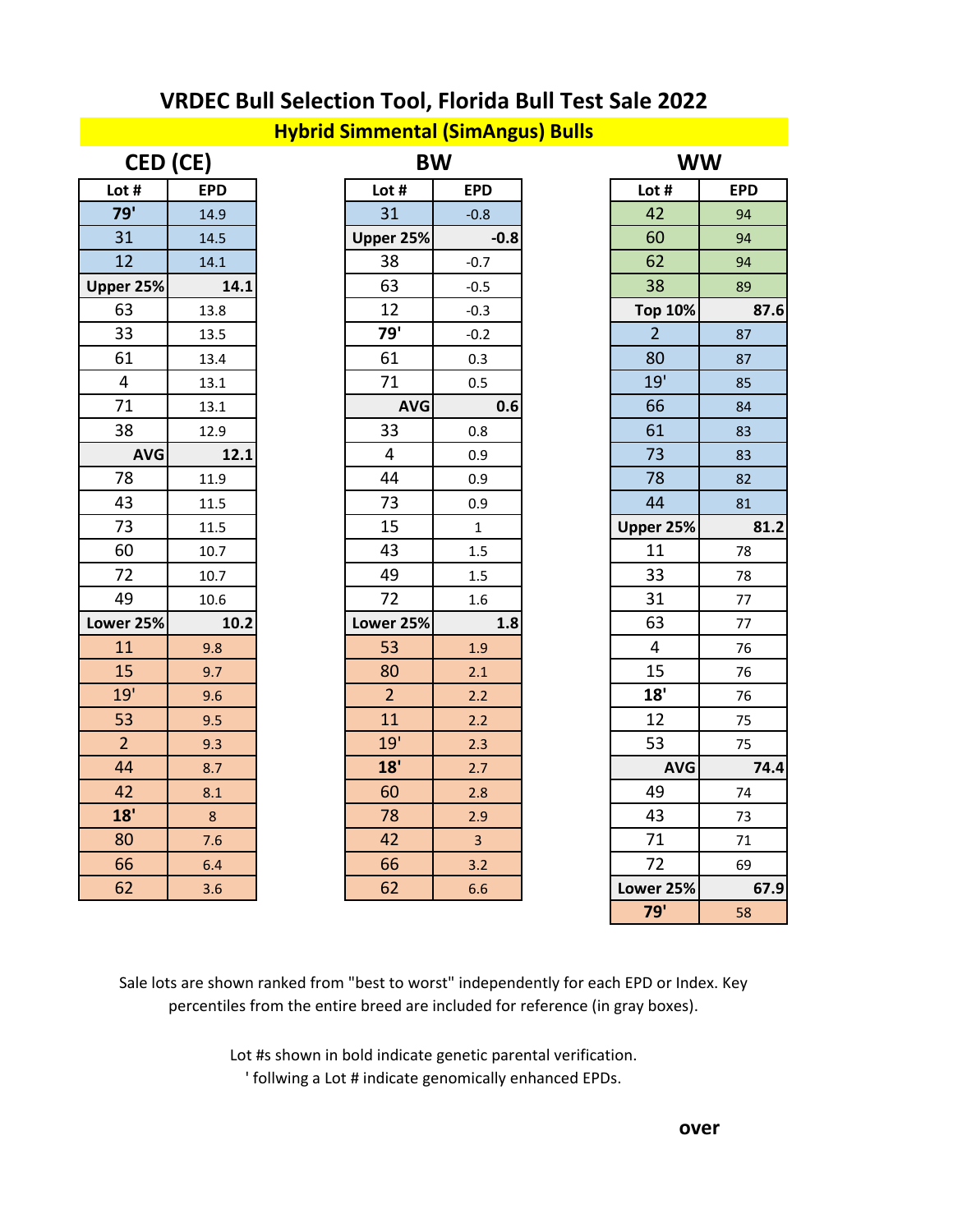### **Hybrid Simmental (SimAngus) Bulls**

| YW             |            | Milk (MLK)     |            |                         | IMF (MRB)  |
|----------------|------------|----------------|------------|-------------------------|------------|
| Lot #          | <b>EPD</b> | Lot #          | <b>EPD</b> | Lot #                   |            |
| 42             | 147        | 19'            | 28         | 63                      |            |
| 60             | 147        | 49             | 27         | <b>Top 10%</b>          |            |
| 62             | 145        | 61             | 27         | 31                      |            |
| 38             | 142        | 72             | 27         | $\overline{\mathbf{r}}$ |            |
| <b>Top 10%</b> | 137.8      | 53             | 26         | Upper 25%               |            |
| 73             | 133        | 78             | 26         | 38                      |            |
| 19'            | 132        | Upper 25%      | 25.4       | 44                      |            |
| 66             | 132        | $\overline{2}$ | 24         | 42                      |            |
| $\overline{2}$ | 131        | 38             | 24         | 80                      |            |
| 61             | 130        | 42             | 24         | 12                      |            |
| 63             | 130        | 63             | 24         | 62                      |            |
| 80             | 128        | 79'            | 24         |                         | <b>AVG</b> |
| 78             | 127        | 11             | 23         | 53                      |            |
| Upper 25%      | 126.4      | 31             | 23         | 66                      |            |
| 44             | 126        | 80             | 23         | 18'                     |            |
| 15             | 124        | <b>AVG</b>     | 22.5       | 78                      |            |
| 31             | 120        | 33             | 22         | 79'                     |            |
| 33             | 120        | 66             | 22         | 60                      |            |
| 4              | 117        | 15             | 21         | 33                      |            |
| 11             | 117        | 43             | 21         | 19'                     |            |
| 53             | 117        | 60             | 21         | Lower 25%               |            |
| <b>AVG</b>     | 114.5      | 44             | 20         | 15                      |            |
| 49             | 114        | 62             | 20         | 73                      |            |
| 71             | 114        | Lower 25%      | 19.7       | $\overline{2}$          |            |
| 12             | 112        | 12             | 19         | 43                      |            |
| 18'            | 108        | 73             | 19         | 49                      |            |
| 43             | 107        | 71             | 17         | 72                      |            |
| 72             | 104        | $\overline{4}$ | 16         | 61                      |            |
| Lower 25%      | 103.2      | 18'            | 16         | 71                      |            |
| 79'            | 87         |                |            | 11                      |            |

| YW                      |            | Milk (MLK) |                         | IMF (MRB)  |                |            |
|-------------------------|------------|------------|-------------------------|------------|----------------|------------|
| Lot #                   | <b>EPD</b> |            | Lot $#$                 | <b>EPD</b> | Lot #          | <b>EPD</b> |
| 42                      | 147        |            | 19'                     | 28         | 63             | 0.61       |
| 60                      | 147        |            | 49                      | 27         | <b>Top 10%</b> | 0.57       |
| 62                      | 145        |            | 61                      | 27         | 31             | 0.48       |
| 38                      | 142        |            | 72                      | 27         | $\overline{4}$ | 0.44       |
| <b>Top 10%</b>          | 137.8      |            | 53                      | 26         | Upper 25%      | 0.43       |
| 73                      | 133        |            | 78                      | 26         | 38             | 0.41       |
| 19'                     | 132        |            | Upper 25%               | 25.4       | 44             | 0.41       |
| 66                      | 132        |            | $\overline{2}$          | 24         | 42             | 0.4        |
| $\overline{2}$          | 131        |            | 38                      | 24         | 80             | 0.38       |
| 61                      | 130        |            | 42                      | 24         | 12             | 0.3        |
| 63                      | 130        |            | 63                      | 24         | 62             | 0.29       |
| 80                      | 128        |            | 79'                     | 24         | <b>AVG</b>     | 0.29       |
| 78                      | 127        |            | 11                      | 23         | 53             | 0.28       |
| Upper 25%               | 126.4      |            | 31                      | 23         | 66             | 0.27       |
| 44                      | 126        |            | 80                      | 23         | 18'            | 0.25       |
| 15                      | 124        |            | <b>AVG</b>              | 22.5       | 78             | 0.24       |
| 31                      | 120        |            | 33                      | 22         | 79'            | 0.24       |
| 33                      | 120        |            | 66                      | 22         | 60             | 0.23       |
| $\overline{\mathbf{4}}$ | 117        |            | 15                      | 21         | 33             | 0.22       |
| 11                      | 117        |            | 43                      | 21         | 19'            | 0.21       |
| 53                      | 117        |            | 60                      | 21         | Lower 25%      | 0.18       |
| <b>AVG</b>              | 114.5      |            | 44                      | 20         | 15             | 0.18       |
| 49                      | 114        |            | 62                      | 20         | 73             | 0.18       |
| 71                      | 114        |            | Lower 25%               | 19.7       | $\overline{2}$ | 0.17       |
| 12                      | 112        |            | 12                      | 19         | 43             | 0.12       |
| 18'                     | 108        |            | 73                      | 19         | 49             | 0.09       |
| 43                      | 107        |            | 71                      | 17         | 72             | 0.07       |
| 72                      | 104        |            | $\overline{\mathbf{4}}$ | 16         | 61             | 0.03       |
| Lower 25%               | 103.2      |            | 18'                     | 16         | 71             | $-0.03$    |

| <b>YW</b>      |            | Milk (MLK)     |            |                | IMF (MRB)  |
|----------------|------------|----------------|------------|----------------|------------|
| ot #           | <b>EPD</b> | Lot #          | <b>EPD</b> | Lot #          | <b>EPD</b> |
| 42             | 147        | 19'            | 28         | 63             | 0.61       |
| 60             | 147        | 49             | 27         | <b>Top 10%</b> | 0.57       |
| 62             | 145        | 61             | 27         | 31             | 0.48       |
| 38             | 142        | 72             | 27         | $\overline{4}$ | 0.44       |
| op 10%         | 137.8      | 53             | 26         | Upper 25%      | 0.43       |
| 73             | 133        | 78             | 26         | 38             | 0.41       |
| 19'            | 132        | Upper 25%      | 25.4       | 44             | 0.41       |
| 66             | 132        | $\overline{2}$ | 24         | 42             | 0.4        |
| $\overline{2}$ | 131        | 38             | 24         | 80             | 0.38       |
| 61             | 130        | 42             | 24         | 12             | 0.3        |
| 63             | 130        | 63             | 24         | 62             | 0.29       |
| 80             | 128        | 79'            | 24         | <b>AVG</b>     | 0.29       |
| 78             | 127        | 11             | 23         | 53             | 0.28       |
| er 25%         | 126.4      | 31             | 23         | 66             | 0.27       |
| 44             | 126        | 80             | 23         | 18'            | 0.25       |
| 15             | 124        | <b>AVG</b>     | 22.5       | 78             | 0.24       |
| 31             | 120        | 33             | 22         | 79'            | 0.24       |
| 33             | 120        | 66             | 22         | 60             | 0.23       |
| $\overline{4}$ | 117        | 15             | 21         | 33             | 0.22       |
| 11             | 117        | 43             | 21         | 19'            | 0.21       |
| 53             | 117        | 60             | 21         | Lower 25%      | 0.18       |
| <b>AVG</b>     | 114.5      | 44             | 20         | 15             | 0.18       |
| 49             | 114        | 62             | 20         | 73             | 0.18       |
| 71             | 114        | Lower 25%      | 19.7       | $\overline{2}$ | 0.17       |
| 12             | 112        | 12             | 19         | 43             | 0.12       |
| 18'            | 108        | 73             | 19         | 49             | 0.09       |
| 43             | 107        | 71             | 17         | 72             | 0.07       |
| 72             | 104        | 4              | 16         | 61             | 0.03       |
| er 25%         | 103.2      | 18'            | 16         | 71             | $-0.03$    |
| 79'            | 87         |                |            | 11             | $-0.06$    |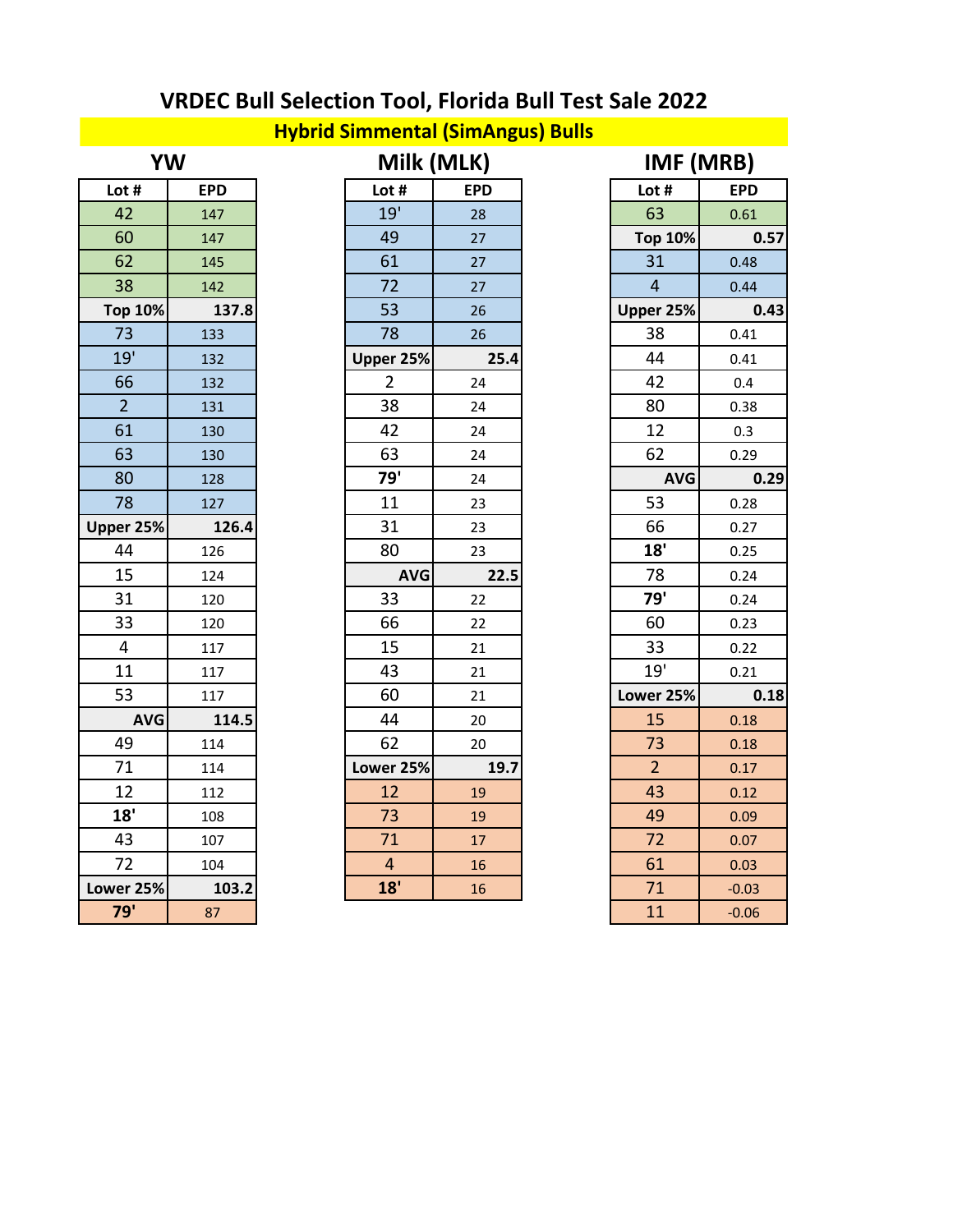#### **Hybrid Simmental (SimAngus) Bulls**

|                | <b>REA</b>   |                         | <b>BF</b>  |
|----------------|--------------|-------------------------|------------|
| Lot #          | <b>EPD</b>   | Lot #                   | <b>EPD</b> |
| 71             | 1.04         | 61                      | $-0.09$    |
| 38             | $\mathbf{1}$ | <b>Top 10%</b>          |            |
| 31             | 0.99         | 11                      | $-0.07$    |
| 61             | 0.99         | 66                      | $-0.07$    |
| 79'            | 0.92         | 71                      | $-0.07$    |
| <b>Top 10%</b> | 0.91         | 80                      | $-0.07$    |
| 66             | 0.85         | 43                      | $-0.06$    |
| 60             | 0.84         | $\overline{79}$         | $-0.06$    |
| 73             | 0.84         | Upper 25%               |            |
| 11             | 0.81         | $\overline{2}$          | $-0.05$    |
| Upper 25%      | 0.78         | 31                      | $-0.05$    |
| 42             | 0.76         | 49                      | $-0.05$    |
| 53             | 0.73         | 53                      | $-0.05$    |
| 63             | 0.72         | 62                      | $-0.05$    |
| 80             | 0.72         | 19'                     | $-0.04$    |
| 44             | 0.71         | 42                      | $-0.04$    |
| 33             | 0.68         | 60                      | $-0.04$    |
| $\overline{2}$ | 0.67         | 72                      | $-0.04$    |
| 72             | 0.67         | 73                      | $-0.04$    |
| 43             | 0.66         | <b>AVG</b>              |            |
| <b>AVG</b>     | 0.65         | 33                      | $-0.03$    |
| 78             | 0.63         | 38                      | $-0.03$    |
| 18'            | 0.6          | 44                      | $-0.03$    |
| 49             | 0.59         | 63                      | $-0.03$    |
| 62             | 0.59         | Lower 25%               |            |
| 15             | 0.58         | 78                      | $-0.02$    |
| 4              | 0.56         | $\overline{\mathbf{4}}$ | $-0.01$    |
| Lower 25%      | 0.51         | 18'                     |            |
| 12             | 0.43         | 12                      | 0.01       |
| 19'            | 0.35         | 15                      | 0.02       |
|                |              |                         |            |

| .ot #          | <b>EPD</b>   | Lot #          | <b>EPD</b> |
|----------------|--------------|----------------|------------|
| 71             | 1.04         | 61             | $-0.09$    |
| 38             | $\mathbf{1}$ | <b>Top 10%</b> | $-0.08$    |
| 31             | 0.99         | 11             | $-0.07$    |
| 61             | 0.99         | 66             | $-0.07$    |
| 79'            | 0.92         | 71             | $-0.07$    |
| op 10%         | 0.91         | 80             | $-0.07$    |
| 66             | 0.85         | 43             | $-0.06$    |
| 60             | 0.84         | 79'            | $-0.06$    |
| 73             | 0.84         | Upper 25%      | $-0.06$    |
| 11             | 0.81         | $\overline{2}$ | $-0.05$    |
| er 25%         | 0.78         | 31             | $-0.05$    |
| 42             | 0.76         | 49             | $-0.05$    |
| 53             | 0.73         | 53             | $-0.05$    |
| 63             | 0.72         | 62             | $-0.05$    |
| 80             | 0.72         | 19'            | $-0.04$    |
| 44             | 0.71         | 42             | $-0.04$    |
| 33             | 0.68         | 60             | $-0.04$    |
| $\overline{2}$ | 0.67         | 72             | $-0.04$    |
| 72             | 0.67         | 73             | $-0.04$    |
| 43             | 0.66         | <b>AVG</b>     | $-0.04$    |
| <b>AVG</b>     | 0.65         | 33             | $-0.03$    |
| 78             | 0.63         | 38             | $-0.03$    |
| 18'            | 0.6          | 44             | $-0.03$    |
| 49             | 0.59         | 63             | $-0.03$    |
| 62             | 0.59         | Lower 25%      | $-0.02$    |
| 15             | 0.58         | 78             | $-0.02$    |
| $\overline{4}$ | 0.56         | 4              | $-0.01$    |
| er 25%         | 0.51         | 18'            | $\pmb{0}$  |
| 12             | 0.43         | 12             | 0.01       |
| 19'            | 0.35         | 15             | 0.02       |
|                |              |                |            |

Sale lots are shown ranked from "best to worst" independently for each EPD or Index. Key percentiles from the entire breed are included for reference (in gray boxes).

> Lot #s shown in bold indicate genetic parental verification. ' follwing a Lot # indicate genomically enhanced EPDs.